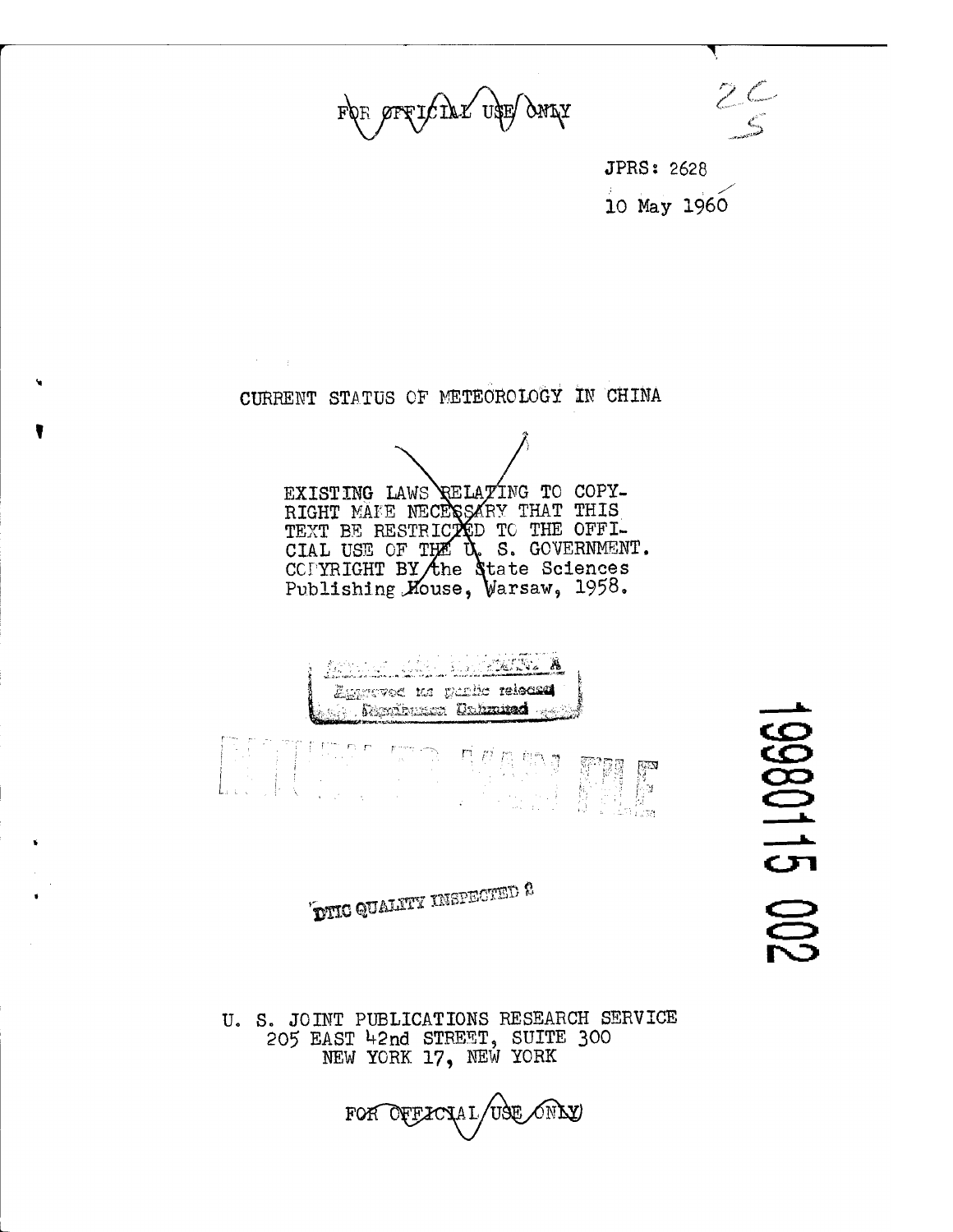JPRS; 2628

CSOs 3&99-N

## CURRENT STATUS OF METEOROLOGY IN CHINA

/"This is a translation *ok* an; article written by Yeh T'u-heng in "Acta Geophysica Polonica, Vol VI, No 4, Warsaw, 1958, pages 372-377. *J* 

Even in antiquity the Chinese people paid a great deal of attention to the influences of weather and climate upon the various facets of the country's life. One finds a rich source of materials describing meteorological occurrences in diary manuscripts that are 4000 years old as well as in the ballads and legends that are widespread among the people. Meteorology as a modern science starts in China, however, only during the 20's of our present century, and its mighty development began only within the last seven years, that is, since 1949 or the establishment of the people's rule.

We will give below a short description of the present state of observation work, didactic research and publishing activities in the field of meteorology, allotting the most space to research work,

### 1. The Present State of Observation Work in the Field of Meteorology

Although there were meteorological scientific and research institutes as well as an organized meteorological service in China before the liberation, their development was, nevertheless, weak because of a lack of interest on the part of the reactionary government in this branch of learning. For example, only a few land stations were scattered over the vast areas of the northwest and southwest. The number of stations in the coastal regions of eastern and southern China was also insignificant. With respect to aerological stations, only a few radio weather stations were continuously active outside of the small number of flipht-weather stations.

Shortly after the liberation (in  $19<sup>h</sup>$ ) a new management of the meteorological service was created and, at the same time, the network of observation stations was put in order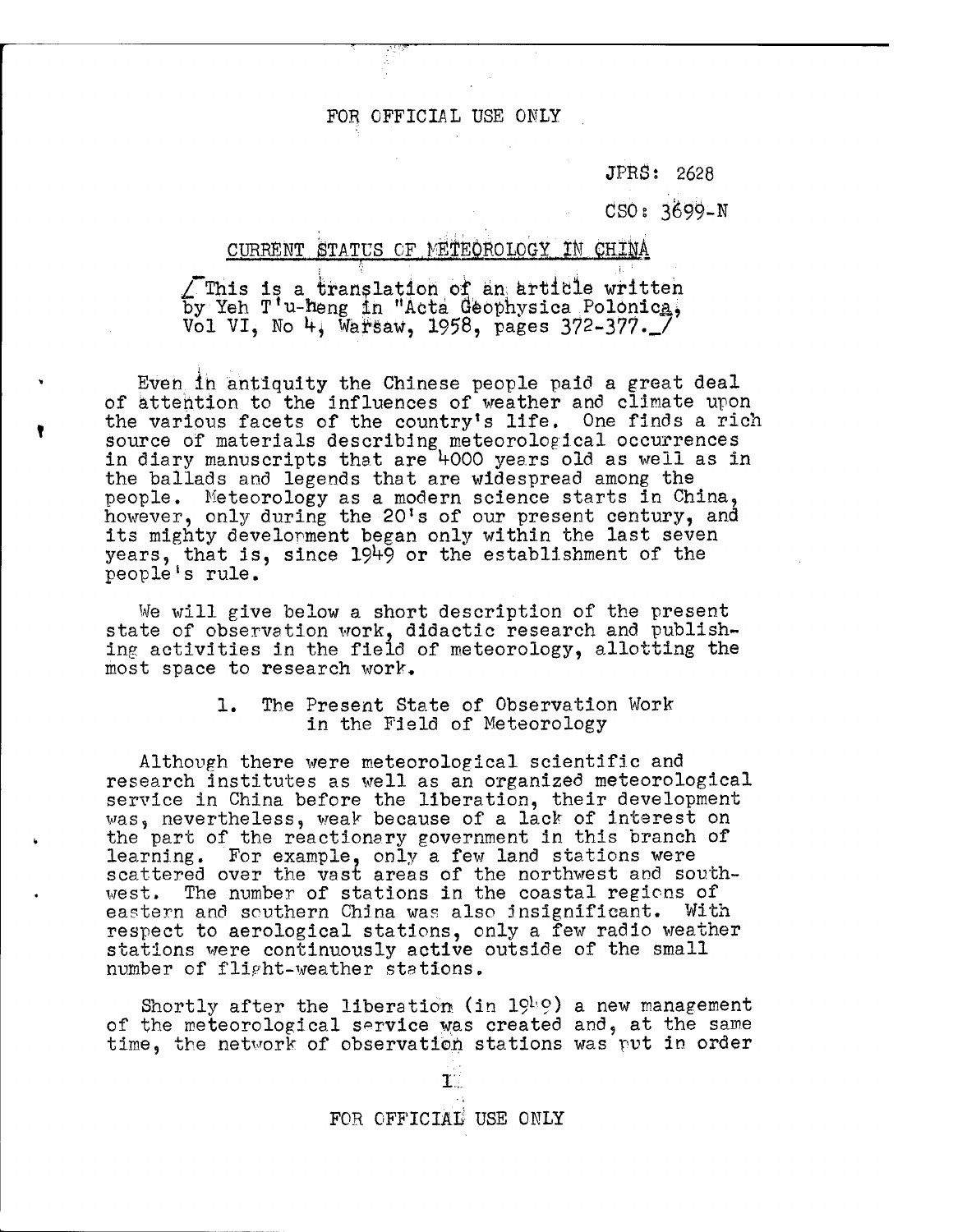and expanded. Central and local weather forecasting bureaus were organized which were also made responsible for collecting meteorological data from previous years. This reorganization was dictated by the need to fulfill the *L* country's / continuously growing defense needs and meet the requirements of building the hational economy. The newly created stations slirpäöä considerably those in exist nee before the liberation with respect to quality as well as quantity (the number of stations presently active is ten times higher). For example, there are now over *kO* radio weather stations and over 150 aerological stations for measuring wind velocities at various altitudes functioning in China. The distribution of the stations is now also more equable, which the example of the Tibetan Plateau attests to. Previously there was a lack of data from this area, but now observations are being carried on there by numerous stations of various<br>orders. The scope of weather forecasting increases fr The scope of weather forecasting increases from year to year and the number of forecast users grows. In 1954, we started to work out medium-range forecasts and to post, in all sections of the country, advance forecasts for three to seven days including a precipitation forecast and rain areas. Short-range forecasts are correct 75 to 80 percent of the time and medium-range ones usually have a 70 percent accuracy. Work is now is now in process on the preparation of instruments for meteorological measurements and recording of observations by mechanical methods.

# II. The Present State of Didactic Works in the Field of Meteorology

Before the liberation, from all Institutes of higher learning in China there were merely a few meteorology graduates, so that they did not even number 100 in 1949. Since then, in only one year - 1956 - over 200 graduates from institutes of higher learning went into the various branches of meteorology and we foresee that this number will continuously increase in the future. Meteorology is now given in the meteorology department of the Nanking University, where specialization in meteorology and climatology is offered, as well as in the physics department of Peking University, where specialization in meteorology is offered. In addition, there exist in the Chinese People's Republic special meteorological schools that prepare meteorology specialists. Meteorology lectures are also given in all geography departments of all universities, as well as in the Institute of Countryside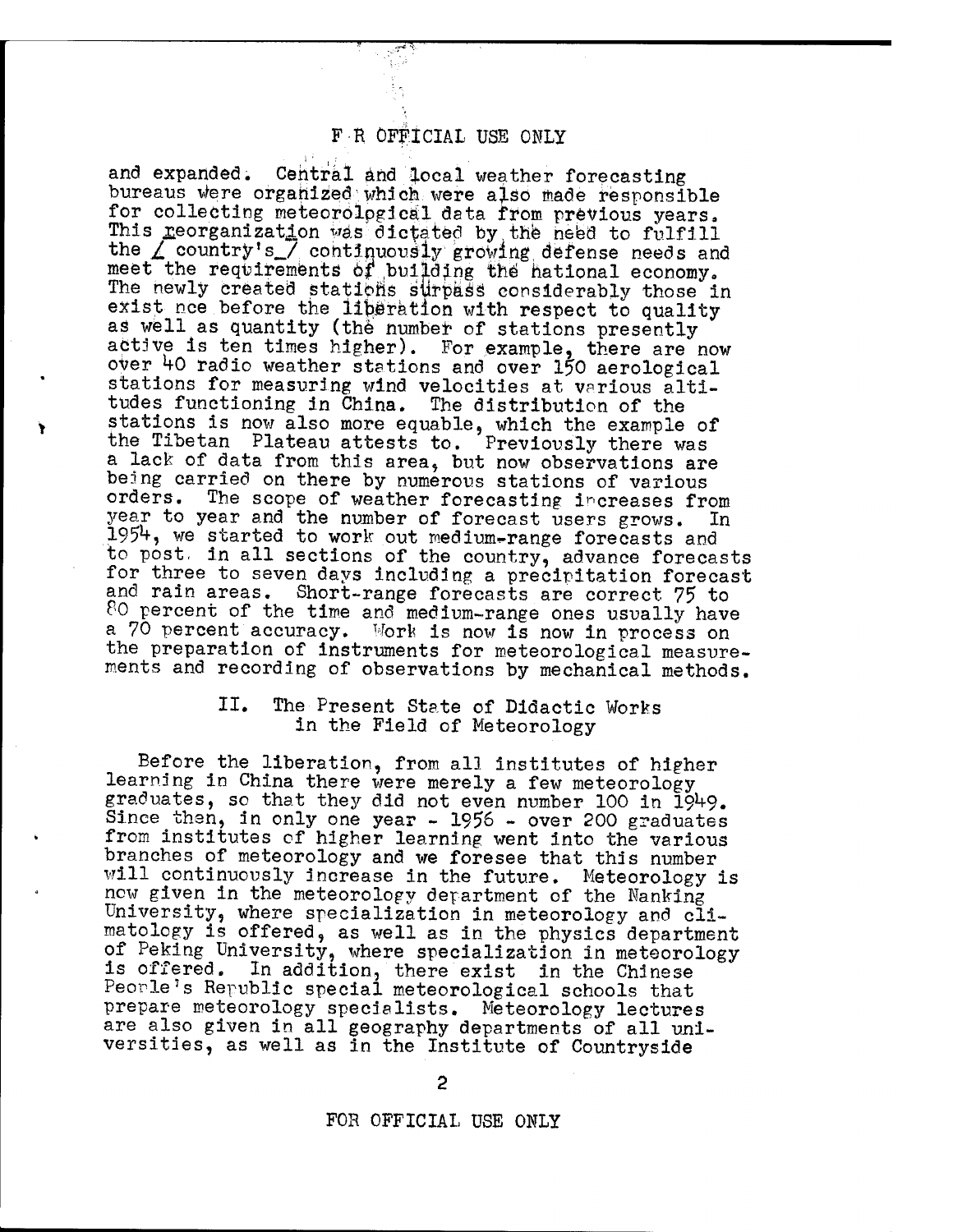Management and in the Institute, of Water Management. In order to enable science and research workers to achieve higher qualifications in:the field bf metebrology, the Chinese Academy of Sciences, the University of Peking and the University of Nänkihg not Ibhg ago accepted several Scientists from the different meteorological branches. Didactic work in the fielÖ of meteorology will develop rapidly in the next few years in agreement with the national long-range plan.

# III. The Present State of Research Work in the Field of Meteorology

The number of workers in the field of meteorology that worked under the old regime was quite insignificant. As we mentioned above, before the liberation the institutes of higher learning graduated merely some 100 meteoro-<br>logists. In the period immediately after the liberation In the period immediately after the liberation they were almost all assigned to obervation work; therefore, the work pertaining to analysis and forecasting had to be stopped almost completely during the first three years after the liberation. In the last few years scientific and research work entered a state of continuous development. Due to a lack of workers, particularly those with higher qualifications, the level of this work is, however, inadequate and does not yet satisfy the practical needs of the country. Nevertheless, because of the persistent work of the great majority of Chinese meteorologists, we have achieved certain progress in scientific and research work. Four institutes in China are now carrying on research in the field of meteorology. They are: 1) The geophysical Institute of ChAN  $\angle$  Chinese Academy of Sciences  $\tilde{f}_3$  2) the Central Meteorological Institute; 3) the Peking University witn Specialization in the field of Meteorology; and *h)* the Meteorological Department of Nanking University.

*1 '* The Geophysical Institute of ChAN was created as a result of the expansion and reorganization of the Meteorological Institute of the former Central Academy and it has therefore a considerable concentration of meteorological specialists from the research field. Ten independent workers as well as several score of auxilliary and medium-qualified workers now work there. A series of investigations, crowned by positive results, were carried out in theoretical meteorology under the direction of Professor Chao Tsu-chan.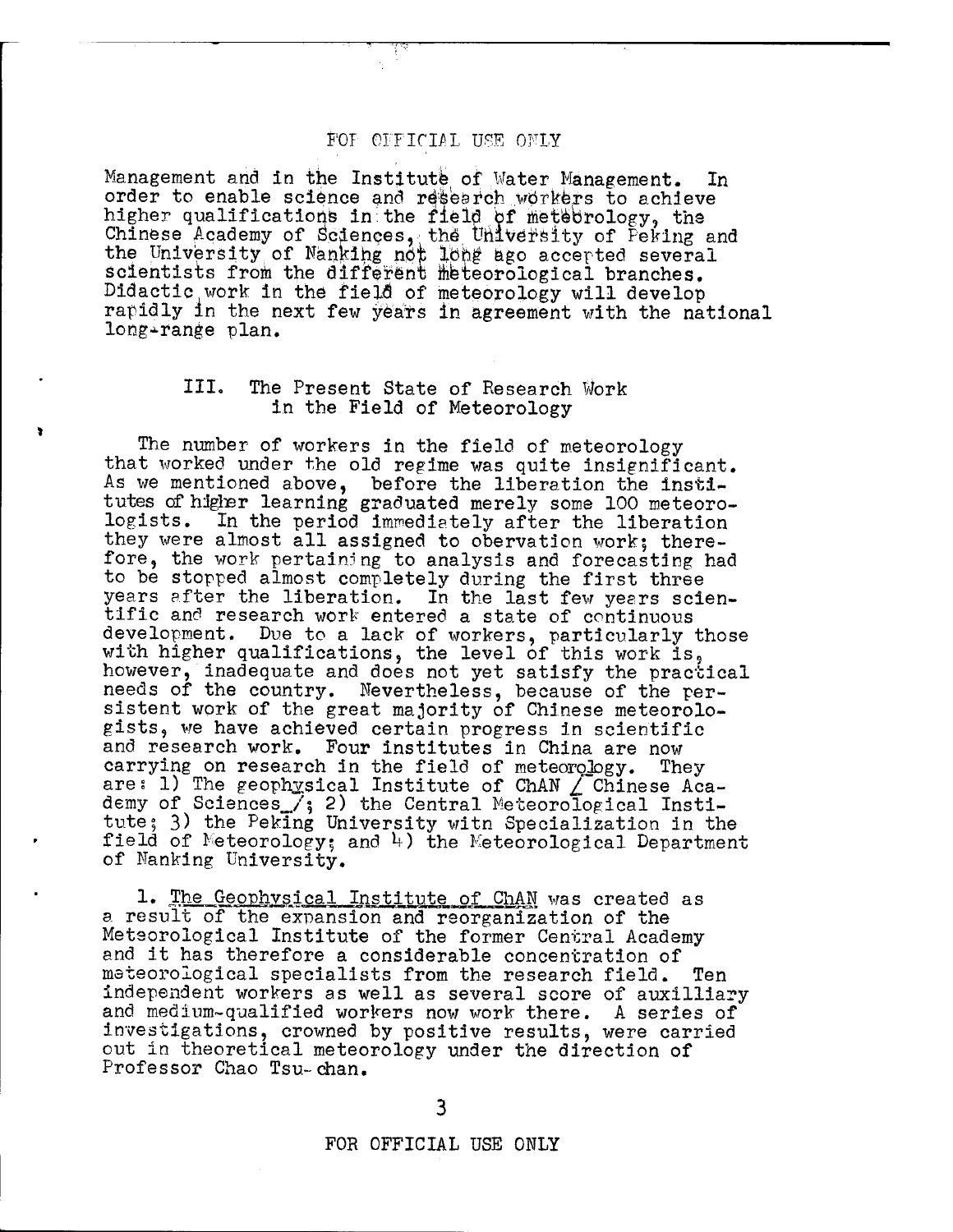## TOP. OFFICIAL USE OFLY

a) Research into atmospheric circulation. In this investigation the main stress was on learning the specificity of atmospheric circulation in pastern Asia and its effects upon the circulation over the Tibetan Plateau. A number of works were published on this subject under the direction of Professors Yeh T ! u-heng, Fu Heng-chao, Tao Hsi-yen and Yen Tsien-ch'u. The results obtained by the investigations of the relations between atmospheric circulation and synoptic processes on a large scale, as well as the working out of forecasts of cold streams, typhoons, frosts and rainstorms, have already been used in forecasting. Certain investigations were also carried out as regards the appearance and disappearance of monsoons in eastern Asia, establishing the types of circulation in eastern Asia, the changes of circulation during the seasons, and the activity of cool air during the summer. The following are some of the topics that were worked outs "Energy Conversions", "Atmospheric Rotational Moment", "Periodic and Annual Circulation Run", and "The Vertical Circulation in Western Wind Currents".

b) An analysis of synoptic conditions in eastern Asia. In this field analyses were carried out of; low pressure pockets that stretch eastward from India and Eurma, southwesterly winds, northwesterly low pressure gulfs, northeasterly low pressure. Also analyzed were dangerous weather phenomena such as: cold stream currents, typhoons, strong winds, frosts, rainstorms, and hailstorms. Lately, particular attention is being devoted in research work to the quantitative and statistical synoptic forecasts in eastern Asia as determined by hydrodynamic methods. In the near future calculations will be carried out by electronic calculating machines. We may expect that the research results will be published shortly. This work is being conducted under th leadership of Professors Yeh T'u-heng, Ku Hengchao, Tao Hsi-yen and Yen Tsien-ch'u.

c) Research in the field of climatology. In this field the main emphasis is on learning the radiation balance, the heat balance, and the water balance. Preliminary results were already obtained in the investigations of the quantity of actual evaporation in China. These investigations are conducted under the leadership of Professor Ch'u Han-k'an. During the last few years a great deal of work was put into an investigation of the specificity of local weather as well as into carrying out a division of China according to climatic conditions. Archive materials pertaining to

ħ.

FCR OFFICIAL USE ONLY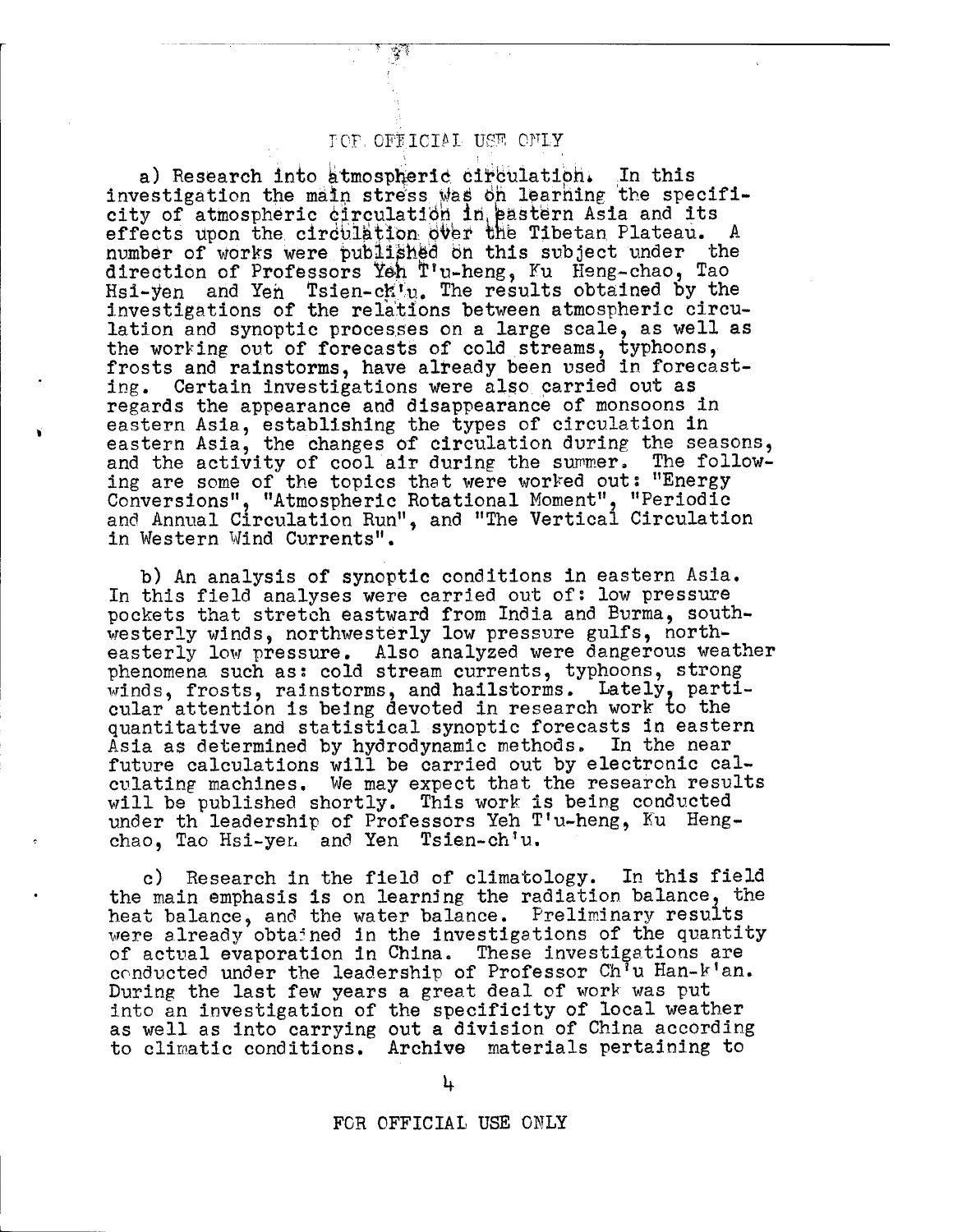precipitation and temperatures in China were put in order and various climatological maps were put together. Thi tedious work was done under the leadership of Professor Ch'ao Pao-k'an. In addition, domrade Kao Yueh-hsi undertook work on the specificity of occurrence, disappearance and structure of East Asian monsoons. These projects are being continued.

d) Research in the field of Agrarian Meteorology (aerometeorology). In these investigations emphasis is placed on conducting observations on permanent and patrol points. Research is based on the following: the observation, recognition and analysis of the growth of tropical plants; the effects of meteorological conditions on the plants of the moderate and cold region. These investigations have been conducted for ten years under Professor Lu Tsun. A lot of attention is also given to phenological observations and to the construction and preparation of agrometeorological observation instruments.

e) Research in the field of atmospheric physics and sea waves. Research work in these two fields *is* conducted by the director of the ChAN Geophysical Institute, Ch'ao Tsiu-ch'an. Valuable work was carried out in the field of observing ozone layers and of observing sea waves as well as in constructing instruments for sea research.

2. The Central Institute of Meteorology was created as a result of the reorganization of the former Central Meteorological Station which was under the management of Meteorological Station which was under the management In the last few years, in cooperation with and under the leadership of the workers from the Geophysical Institute of ChAN, the former Central Meteorological Station carried out a number of scientific investigations simultaneously with their continuous and uninterrupted work in the field of meteorological services. The most important researca pertained to weater analysis and forecasting. A lot of work is being done in the field of short-range forecasts. For the past years the station has been learning Soviet For the past years the station has boom redising on<br>techniques and, simultaneously, has been carrying on<br>medium-range forecasting research; rich and useful expemedium-range forecasting research; rich and useful expe-<br>riences have been achieved through this work. A lot of work was also expended on statistical and procedural observation work pertaining to station record entries. The station was named the Central Institute of Meteorology in 1956. At the time its name was changed, a weather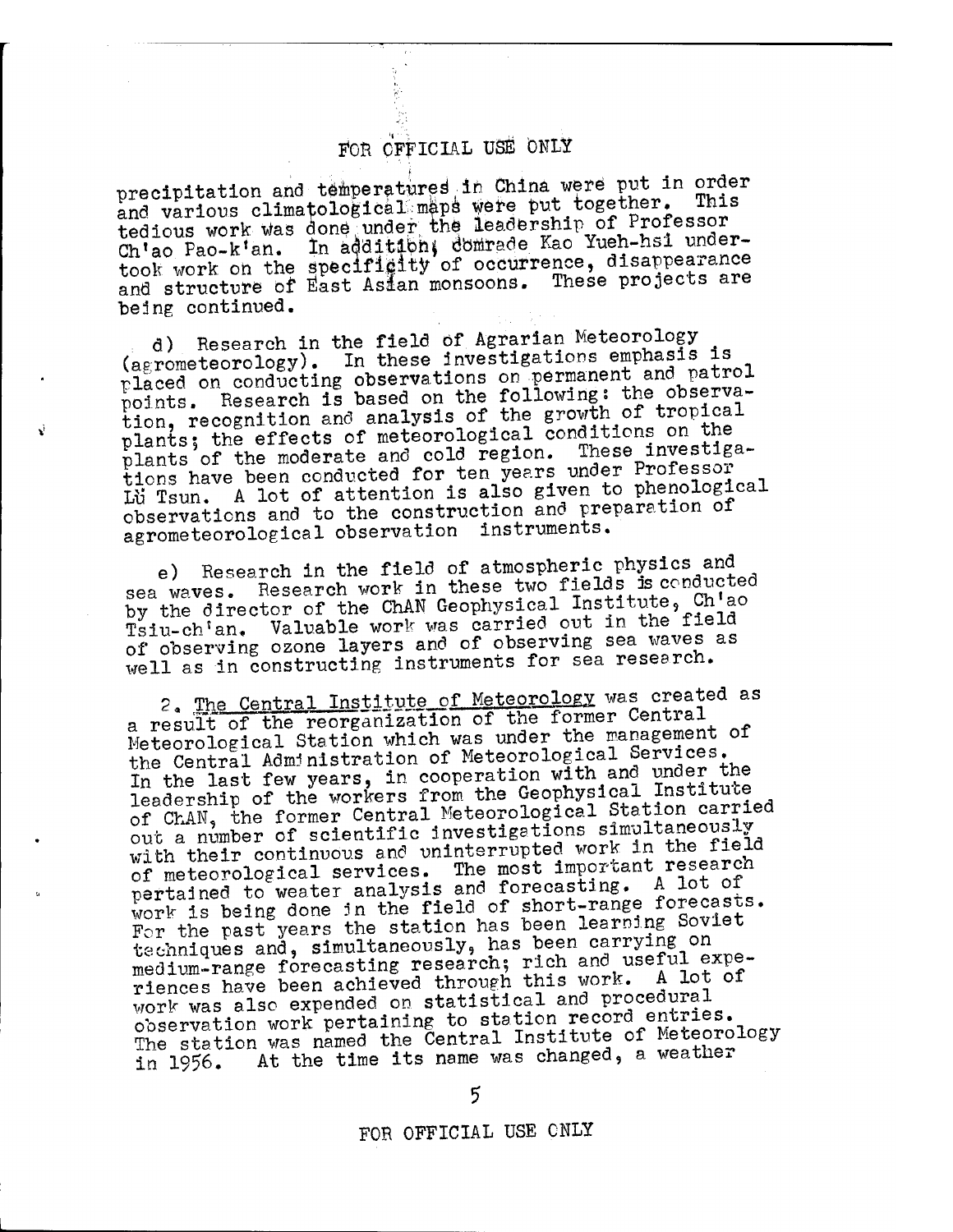$\label{eq:4} \frac{1}{2}\frac{\left(\frac{1}{2}-\frac{1}{2}\right)^2}{\left(\frac{1}{2}-\frac{1}{2}\right)^2}\frac{d_{\rm{max}}}{d_{\rm{max}}}$ 

laboratory was organized in the Institute where, after it is strengthened with research and scientific workers, investigations will be carried out in the following directions: short-range forecasts, medium ahd long-range forecasts. statistical forecasts: The technical work of the Institute is under the direction of engineer Ch'en Ch'un-su and the laboratory director is Ch'u Hei-chou. First order stations which belong to the network of the Central Meteorological Service Administration are found in all regions of the country. These stations carry on certain research wor These stations carry on certain research work together with their meteorological services primarily in the field of local weather analysis-and forecasting, as well as in the field of local climatic conditions.

3. The Peking University with specialization in the field of meteorology. Under the leadership of Professors Hsieh I-pin and Li Hsien-hsi, research work in the field of meteorology developed in the institution after the studies revision carried out in the last few years. Positive results were obtained in the following: learning the conditions that shift typhoons; a tri-measurement analysis of rain weater types; theoretical calculation of visibility; calculation of the precipitation density coefficient. We must also mention that the work on the construction, testing and investigation of observation instruments carried on under the leadership of lecturer Yen K'ai-wei, as well as the graduate work started in 1956-which is distinguished by a very penetrating scope with respect to weather theory and analysis - deserve special attention.

*\*\*•* The Meteorological Department of Nanking University carries on research work in various meteorological branches under the leadership of professors Ch'u\_Pin-hai, Hsin Erhhao, Yao Ch'eng-hsin and Huan Hsi-sum  $2^2$ . Most work, compared with other fields, was done in the field of climatology. For example, the following topics were worked on: local climate| precipitation distribution; water vapor circulation? and so on. Research is now being carried on on the following topics: atmospheric circulation; cold stream currents in eastern Asia; state of precipitation and the like.

The activities of the Meteorological Institute must also be included within the realm of scientific activities for, although the society itself does not carry on any studies of scientific problems, it nevertheless popularizes the latter through the systematic organization of scientific

6

### FOR OFFICIAL USE ONLY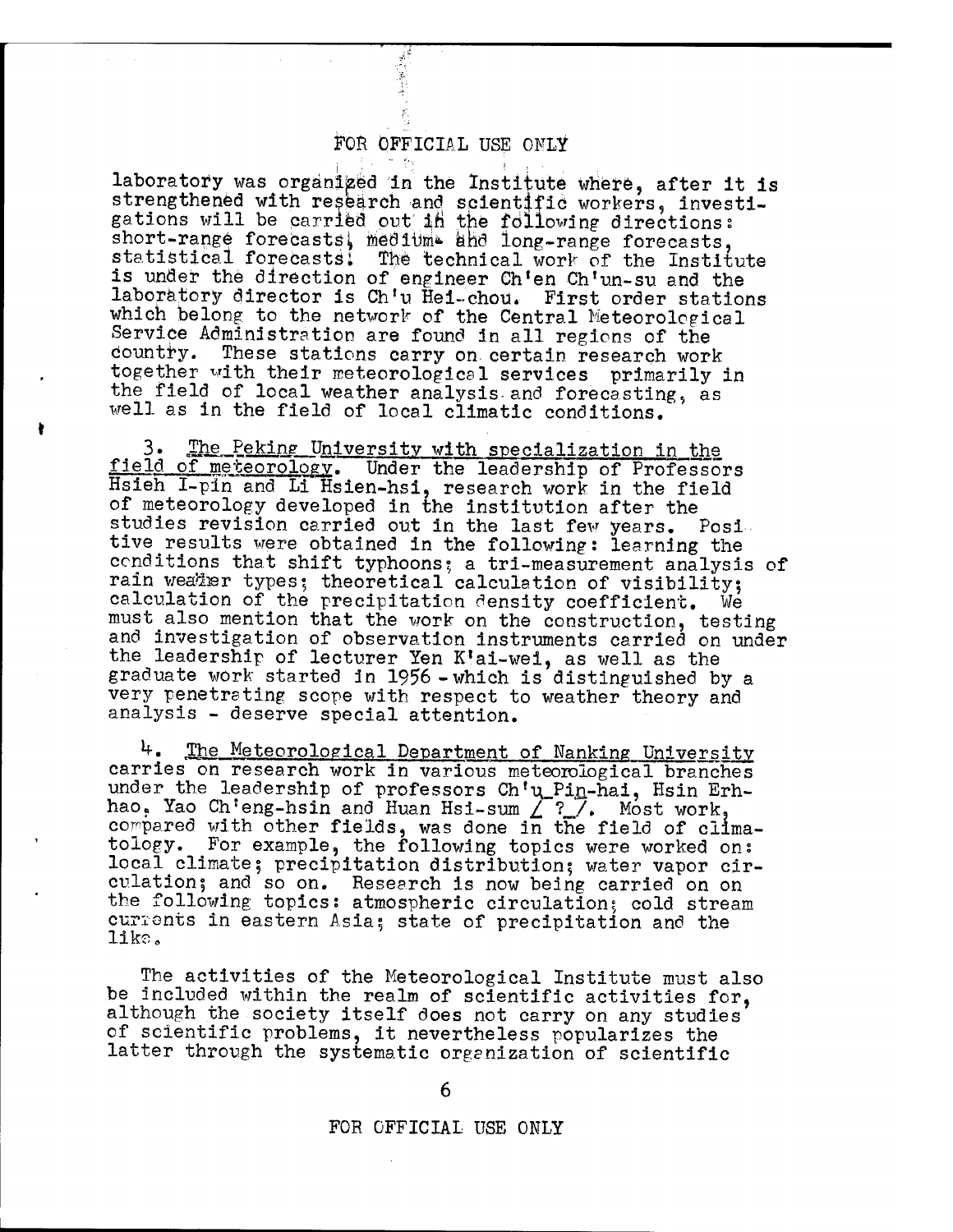lectures. The Chairman of the society is Professor Ch'u  $K^{\dagger}e-ch^{\dagger}$ iao, Vice Chairman of the ANChRL  $\angle$  Academy of Sciences of the Chinese People's Republic./, The Vice Chairman is Professor T'u Ch'ou-wan, the chief of the Central Meteorology Service Administration.

 $\sim 10^{-1}$ 

## IV. The Present State of Publications ih the Field of Meteorology

There were very few publications in the field of meteorology before the liberation. A meteorological periodical was published that appeared once a year and was called "The Periodical of the Society of Chinese Meteorologists." This periodical began to appear in the middle of 1924 but stopped publishing for several years because of the war with Japan» Although this periodical was a Chinese scientific publication with a relatively long-lasting activity, the articles published in it were not of a high level. Besides this periodical, the former Meteorological Institute published notebooks with collections of work that were on a much higher level. Non-periodic publications were also printed but their number was insignificant. The literature consisted of: "The Temperature of China," "Precipitation in China," "The Monthly Meteorological Bulletin," and others.

After the liberation, in connection with the growing need for meteorological and climatological information, we translated a number of foreign works from the field of meteorology and climatology. The former "Meteorological Periodical" was renamed "Meteorological News" and now appears quarterly under the editorship of the Meteorological Society. The Central Administration of Meteorological Services publishes "The Weather Monthly" dedicated for use by the Service. This<br>journal bas many readers among the synoptics. There has journal has many readers among the synoptics. been added to this monthly Whe Synoptic Publication". The Institute of Geophysics of €hAN publishes a periodical in the field of meteorology and climatology. Publications from the field of meteorology are not limited to these publications alone. Articles about meteorology and climatology are also frequently published in bulletins of the Universities of Peking, Nanking and Shantung.

Since the creation of the new China, the Communist Party of China, as well as the government of the Chinese People's Republic, continuously call the entire nation to learn about leading scientific achievements, particularly those of the soviet Union and the people's democracies. Translations of

### FCR OFFICIAL USE ONLY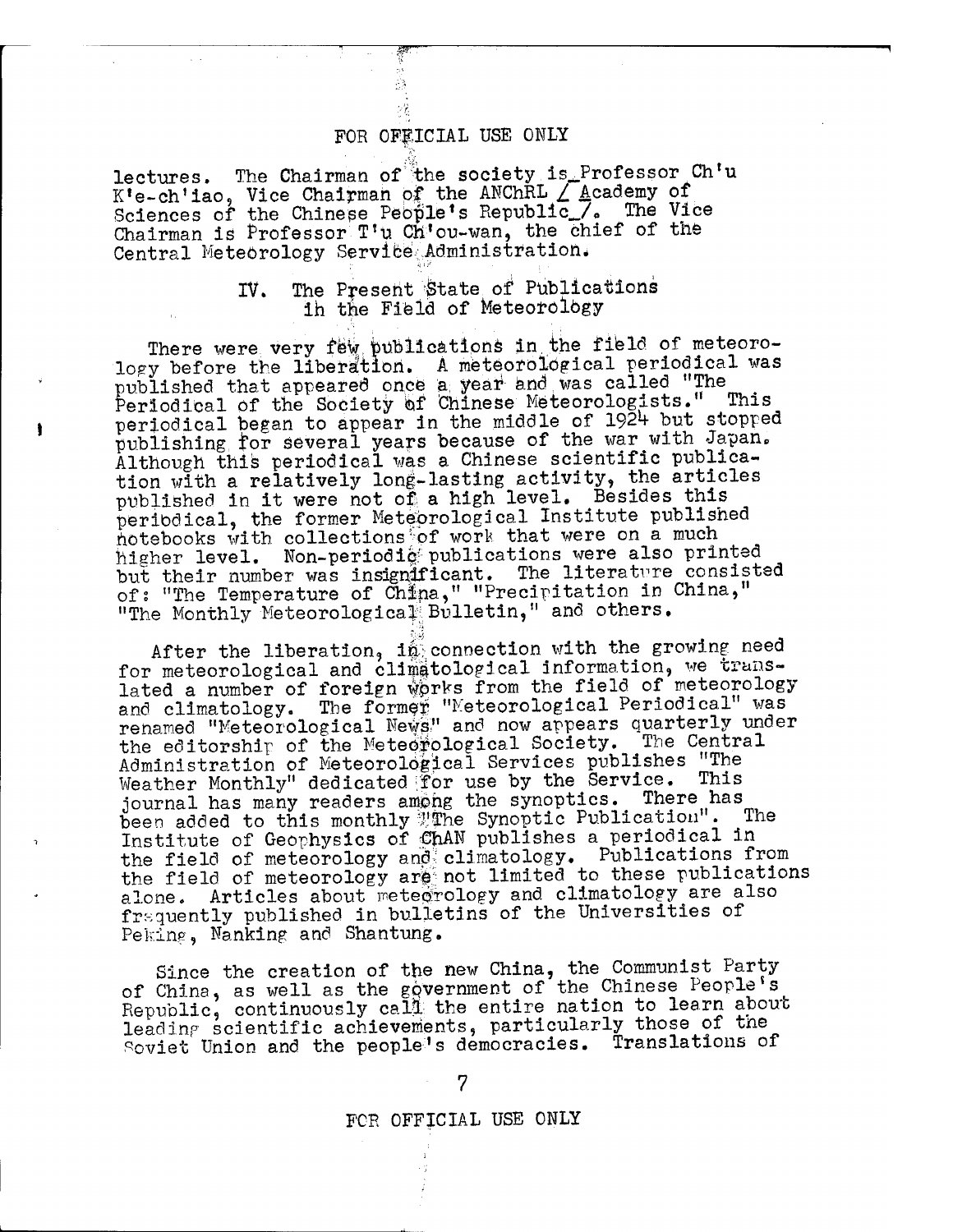a considerable number of works by foreign authors were therefore undertaken after the liberation. Since 1954 the meteorological ,Society has been publishing' a quarterly entitled "Translations of Foreign Meteorological Literature," which includes primarily articles by famous Soviet authors as well as by authors from the people's democracies.

Great attention is also paid to the working out and publishing of synoptic material; In 1951 the Geophysical Institute of ChAN, with the Central Administration of Meteorological Services, organized an archive whose main object is to work out meteorological material, The archive regularly publishes "The Synoptic Monthly," olimatological atlases and collections of meteorobgical elements, i.e. precipitations, temperatures and others. In order to satisfy the needs of socialist construction we are working on and preparing for publication meteorological elements of China's great cities. The aforementioned archive has been under the care of the Central Administration of Meteorological Services since 1956. The archive is concerned with the publication of meteorological and, partially, synoptic works.

These, in brief, are the activities in the field of meteorology in China. Since some branches of meteorology do not measure up to the needs of socialist construction in China, which is characterized by tremendous progress, a great effort is needed in the future to develop work in the field of meteorological»research. Primarily, it is imperative to prepare cadres of scientific workers, to prepare a great number of college graduates, graduate students and doctoral candidates. The increase in the number of station networks cannot be delayed either. In agreement with the Second Five-Year Plan, at the end of the Plan (that is, in 1962) aerological stations will be spaced every 200 kilometers and precipitation stations every 100 kilometers. We must simultaneously strengthen research in numerous fields and organize new ones, which we have not had time to do until now, such as: the physics of upper atmospheric layers; the physics of clouds and rain; micro-climate; applied climatology; the physics of atmospheric layers close to the earth; and the construction of instruments, which are urgently needed by science in the present period of socialist construction.

This short description shows clearly that although meteorology developed rapidly after the liberation of

8

FOR OFFICIAL USE ONLY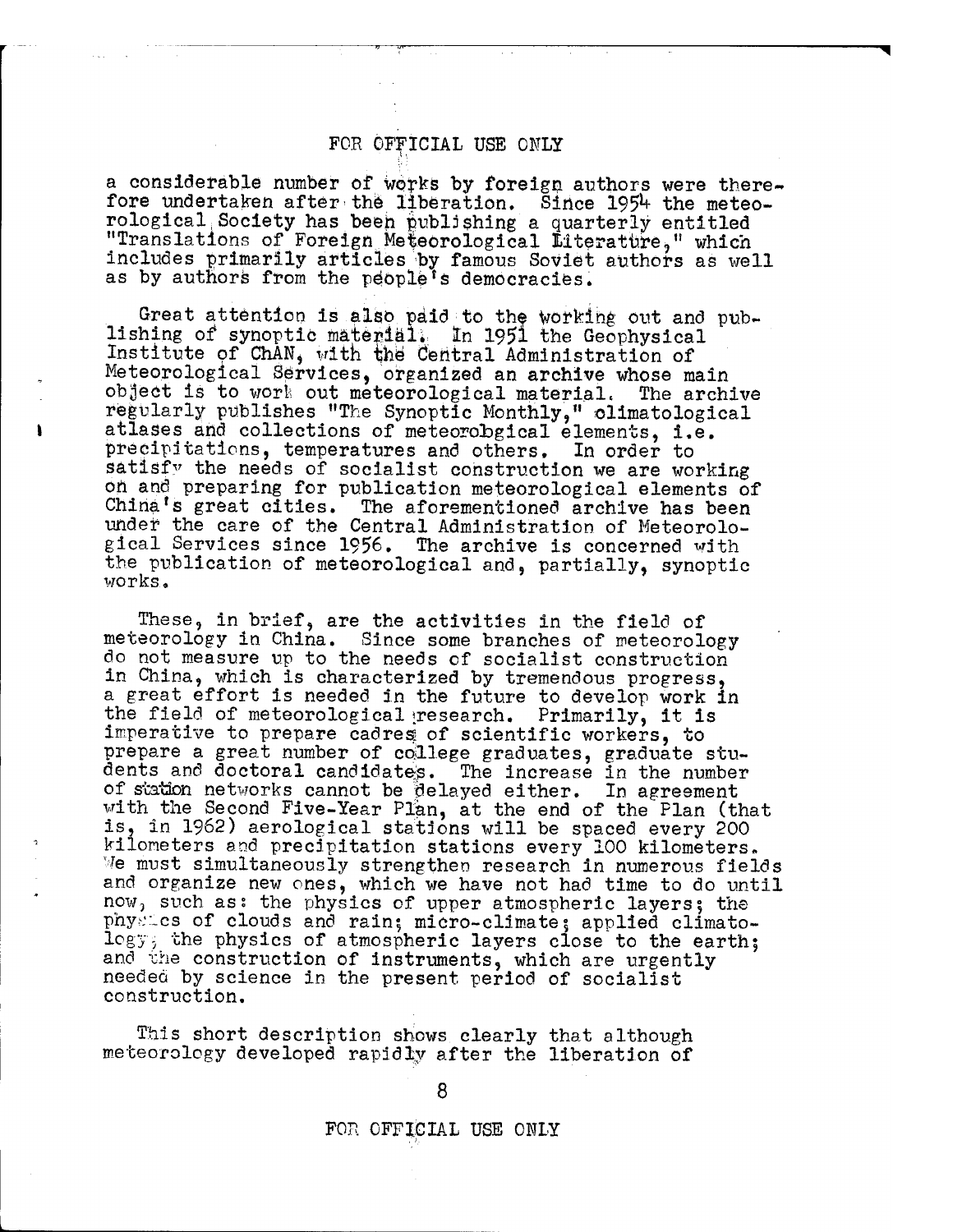China, it is nevertheless hot yet at the level where it would satisfy the needs of the country. We need foreign aid, particularly from the Soviet Union and the people's democracies, with whom China would like to cooperate.

Poland has achieved considerable süccess in the field of meteorology. The Chinese meteorologists express their desire for help from the Polish meteorologists. They would like to see in the future close ddoperation between Polish and Chinese meteorologists.

This article was submitted for publication February 1957.